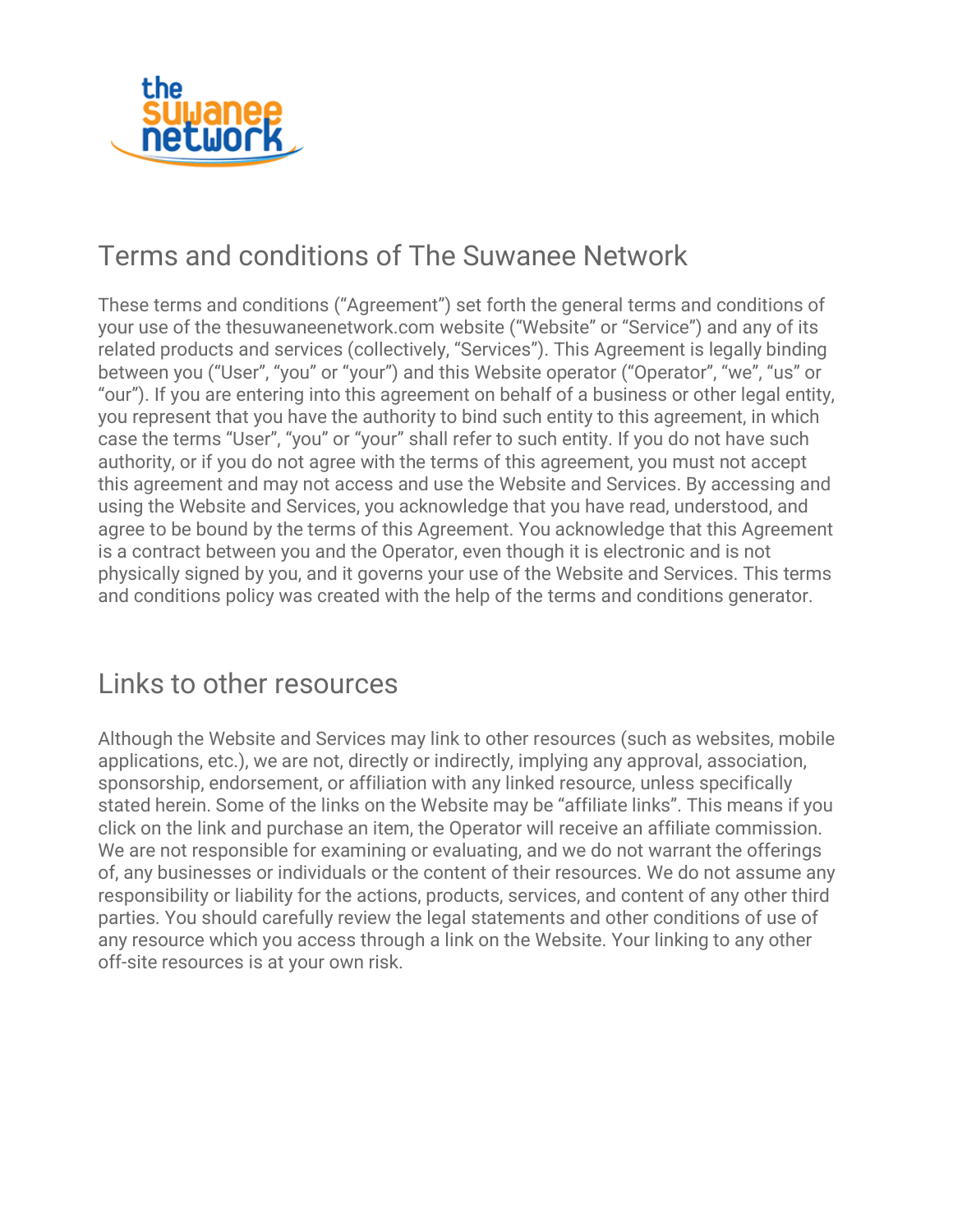

## Prohibited uses

In addition to other terms as set forth in the Agreement, you are prohibited from using the Website and Services or Content: (a) for any unlawful purpose; (b) to solicit others to perform or participate in any unlawful acts; (c) to violate any international, federal, provincial or state regulations, rules, laws, or local ordinances; (d) to infringe upon or violate our intellectual property rights or the intellectual property rights of others; (e) to harass, abuse, insult, harm, defame, slander, disparage, intimidate, or discriminate based on gender, sexual orientation, religion, ethnicity, race, age, national origin, or disability; (f) to submit false or misleading information; (g) to upload or transmit viruses or any other type of malicious code that will or may be used in any way that will affect the functionality or operation of the Website and Services, third party products and services, or the Internet; (h) to spam, phish, pharm, pretext, spider, crawl, or scrape; (i) for any obscene or immoral purpose; or (j) to interfere with or circumvent the security features of the Website and Services, third party products and services, or the Internet. We reserve the right to terminate your use of the Website and Services for violating any of the prohibited uses.

## Intellectual property rights

"Intellectual Property Rights" means all present and future rights conferred by statute, common law or equity in or in relation to any copyright and related rights, trademarks, designs, patents, inventions, goodwill and the right to sue for passing off, rights to inventions, rights to use, and all other intellectual property rights, in each case whether registered or unregistered and including all applications and rights to apply for and be granted, rights to claim priority from, such rights and all similar or equivalent rights or forms of protection and any other results of intellectual activity which subsist or will subsist now or in the future in any part of the world. This Agreement does not transfer to you any intellectual property owned by the Operator or third parties, and all rights, titles, and interests in and to such property will remain (as between the parties) solely with the Operator. All trademarks, service marks, graphics and logos used in connection with the Website and Services, are trademarks or registered trademarks of the Operator or its licensors. Other trademarks, service marks, graphics and logos used in connection with the Website and Services may be the trademarks of other third parties. Your use of the Website and Services grants you no right or license to reproduce or otherwise use any of the Operator or third party trademarks.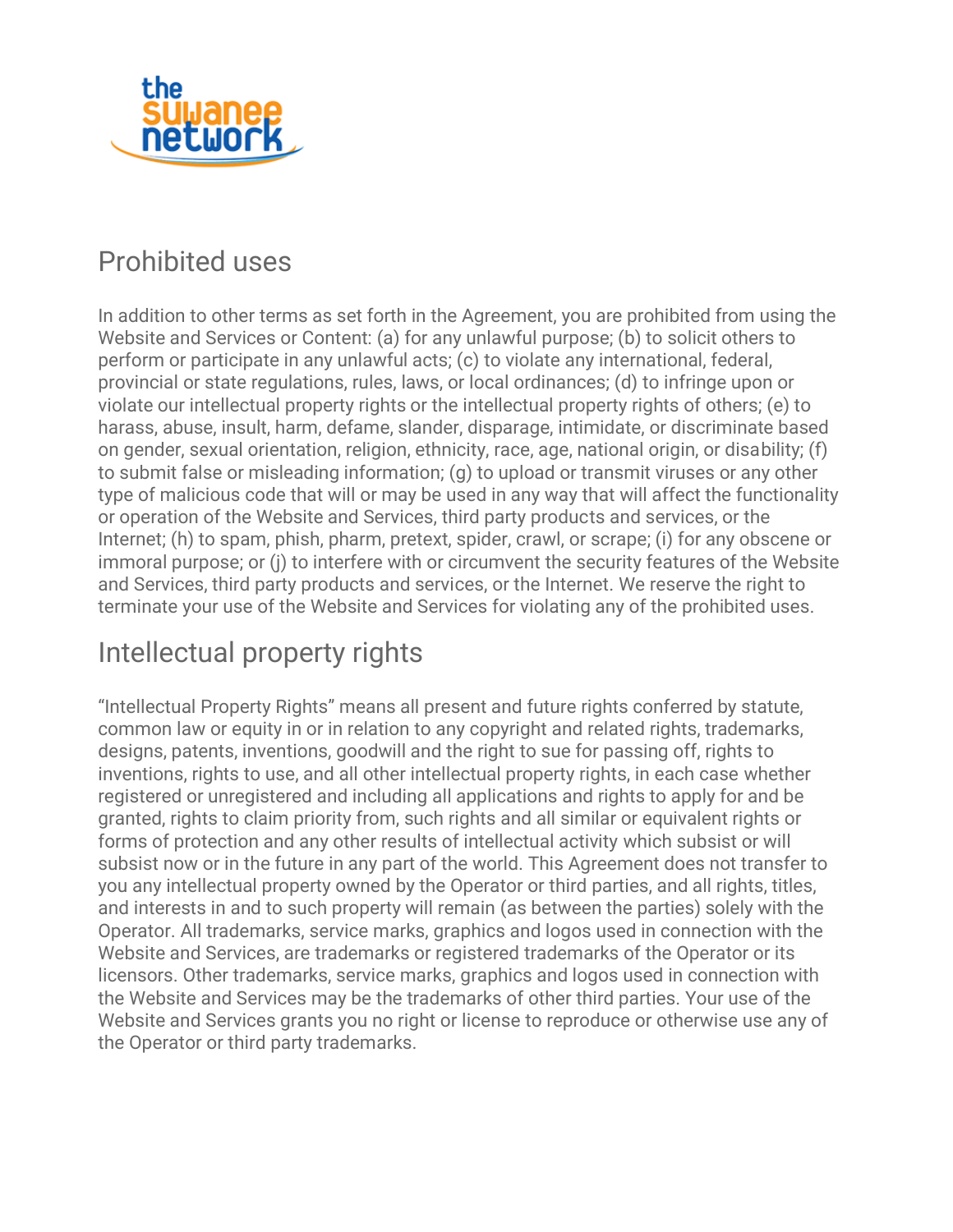

# Limitation of liability

To the fullest extent permitted by applicable law, in no event will the Operator, its affiliates, directors, officers, employees, agents, suppliers or licensors be liable to any person for any indirect, incidental, special, punitive, cover or consequential damages (including, without limitation, damages for lost profits, revenue, sales, goodwill, use of content, impact on business, business interruption, loss of anticipated savings, loss of business opportunity) however caused, under any theory of liability, including, without limitation, contract, tort, warranty, breach of statutory duty, negligence or otherwise, even if the liable party has been advised as to the possibility of such damages or could have foreseen such damages. To the maximum extent permitted by applicable law, the aggregate liability of the Operator and its affiliates, officers, employees, agents, suppliers and licensors relating to the services will be limited to an amount no greater than one dollar or any amounts actually paid in cash by you to the Operator for the prior one month period prior to the first event or occurrence giving rise to such liability. The limitations and exclusions also apply if this remedy does not fully compensate you for any losses or fails of its essential purpose.

### Indemnification

You agree to indemnify and hold the Operator and its affiliates, directors, officers, employees, agents, suppliers and licensors harmless from and against any liabilities, losses, damages or costs, including reasonable attorneys' fees, incurred in connection with or arising from any third party allegations, claims, actions, disputes, or demands asserted against any of them as a result of or relating to your Content, your use of the Website and Services or any willful misconduct on your part.

### **Severability**

All rights and restrictions contained in this Agreement may be exercised and shall be applicable and binding only to the extent that they do not violate any applicable laws and are intended to be limited to the extent necessary so that they will not render this Agreement illegal, invalid or unenforceable. If any provision or portion of any provision of this Agreement shall be held to be illegal, invalid or unenforceable by a court of competent jurisdiction, it is the intention of the parties that the remaining provisions or portions thereof shall constitute their agreement with respect to the subject matter hereof, and all such remaining provisions or portions thereof shall remain in full force and effect.